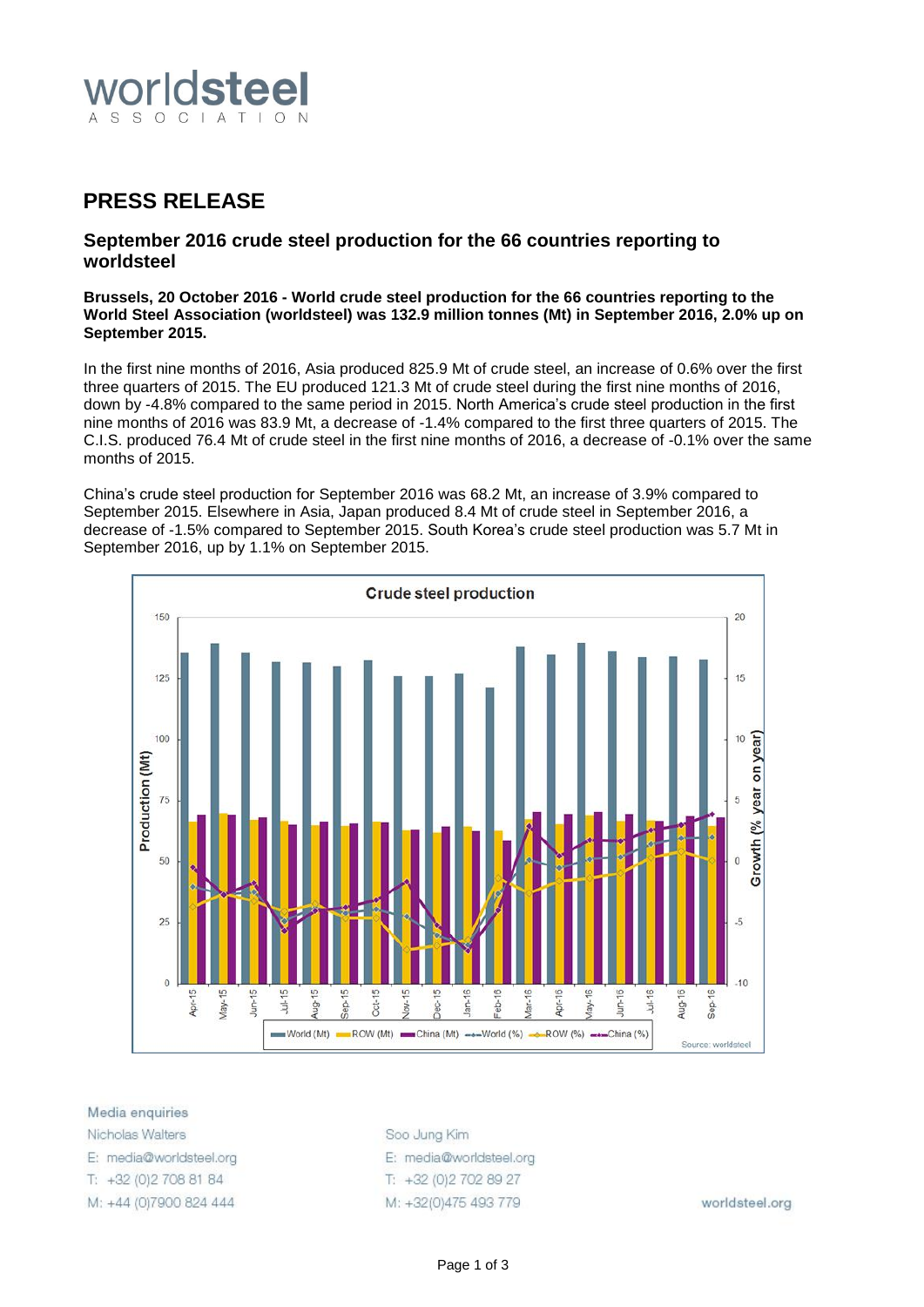

In the EU, Germany produced 3.2 Mt of crude steel in September 2016, a decrease of -3.9% compared to September 2015. Italy produced 2.0 Mt of crude steel, down by -5.3% on September 2015. France produced 1.3 Mt of crude steel in September 2016, up by 2.2% year-on-year.

Turkey's crude steel production for September 2016 was 2.7 Mt, up by 8.1% on September 2015.

In September 2016, Russia produced 5.7 Mt of crude steel, down by -2.1% on September 2015. Ukraine produced 1.9 Mt of crude steel, down by -8.0% compared to the same month in 2015.

The United States produced 6.3 Mt of crude steel in September 2016, a decrease of -3.8% compared to September 2015.

Brazil's crude steel production for September 2016 was 2.6 Mt, up by 3.1% on September 2015.

The crude steel capacity utilisation ratio of the 66 countries in September 2016 was 70%. It was 69.5% in September 2015. The September 2016 capacity utilisation ratio is 1.5 percentage points higher than the August 2016 ratio.



# Ends #

Media enquiries Nicholas Walters E: media@worldsteel.org T: +32 (0) 2 708 81 84 M: +44 (0)7900 824 444

Soo Jung Kim E: media@worldsteel.org T: +32 (0) 2 70 2 89 27 M: +32(0)475 493 779

worldsteel.org